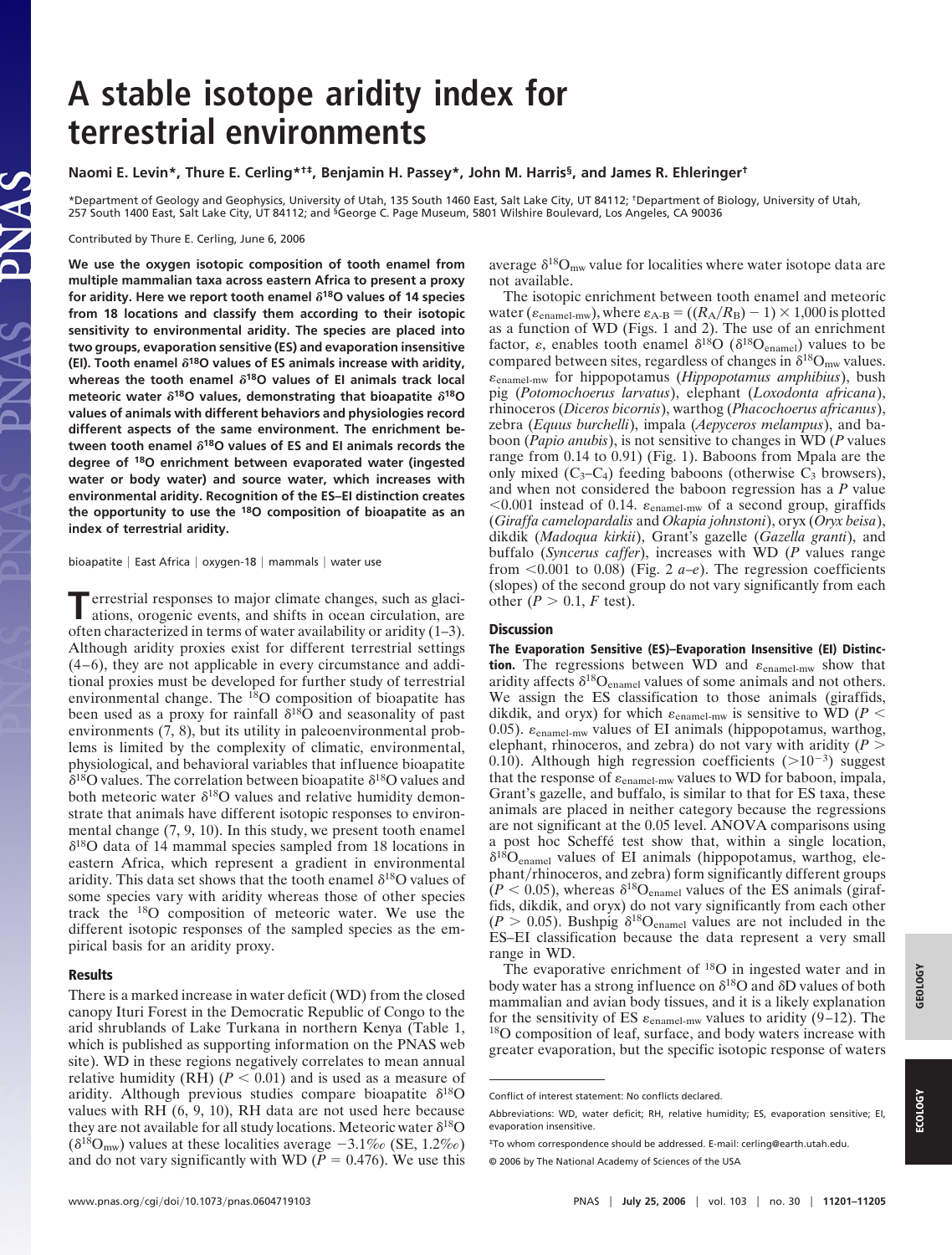

**Fig. 1.** -enamel-mw values for hippopotamus, bushpig, elephant, rhinoceros, warthog, zebra, impala, and baboon, plotted against water deficit (WD) (*a*–*h*). Circles represent  $\varepsilon_{\text{enamel-mw}}$  values calculated from average  $\delta^{18} \mathsf{O}_{\text{enamel}}$  values at a location, whereas squares represent  $\varepsilon_{\text{enamel-mw}}$  values calculated from sites where the  $\delta^{18}$ O<sub>enamel</sub> value from only one tooth was available. Error bars report the standard error associated with each  $\varepsilon$  value. No error bars are reported for  $\varepsilon_{\sf enamel-mw}$ represented by squares. Filled symbols ( $\bullet$ ,  $\blacksquare$ ) represent  $\varepsilon_{\sf ename1-mw}$  values calculated from measured  $\delta^{18}$ O<sub>mw</sub> values, whereas open symbols ( $\odot$ ,  $\Box$ ) represent  $\varepsilon$ <sub>enamel-mw</sub> values calculated from a regional  $\delta^{18}O_{\rm mw}$  average,  $-3.1$ ‰. The linear regression, P value, and the standard error (s.e.) on the regression coefficient are reported for each plot.

varies with boundary layer thickness, geometry of the evaporating water body, and the 18O composition of atmospheric water vapor (13). Of these waters, leaf water is most sensitive to evaporative enrichment in 18O (14, 15) and its relationship with WD represents a theoretical maximum slope between  $\varepsilon_{\text{enamel-mw}}$ and WD. To demonstrate the isotopic effect of evaporation on residual waters, we calculated leaf water  $\delta^{18}O (\delta^{18}O_{\text{lw}})$  values and  $\varepsilon_{\text{lw-mw}}$  by using a modified version of Craig and Gordon's 1965 model (16).  $\varepsilon_{\text{lw-mw}}$  increases with WD ( $P = 0.02$ ) (Fig. 2*f*).

We do not have the behavioral and physiological data that are necessary to calculate the flux of  $\rm{^{18}O/^{16}O}$  through the sampled animals and the relative effects of drinking, leaf and body waters on  $\delta^{18}O_{\text{channel}}$  values of ES and EI animals, but we can use known behaviors and physiologies of these species to evaluate the contributions of these different waters to the  $\delta^{18}O_{\text{enamel}}$  values of the animals included in this study. The sensitivity of ES  $\varepsilon$ <sub>enamel-mw</sub> values to aridity cannot be explained by evaporated drinking waters because (*i*) it is unlikely that ES animals consistently drink more water from evaporated sources than EI animals, and (*ii*) samples from animals known to drink evaporated waters were excluded from the data set (see *Materials and Methods*). Physiology and the evaporative enrichment of <sup>18</sup>O in body water may have an important role in determining the sensitivity of  $\delta^{18}O_{\text{channel}}$  values to aridity, but the diversity of ES animals, which are both large and small, panters and sweaters, and grazers and browsers (17–19), eliminates a single physiological explanation for the ES grouping.

The ingestion of evaporated leaf water is a viable explanation for increased  $\varepsilon_{\text{channel-mw}}$  values of ES animals in water limited environments. ES animals identified in this study, oryx, giraffids, and dikdik, can survive with little or no drinking water and often obtain a substantial proportion of their water from leaves (17, 18, 20). In contrast, EI animals are associated with water, drink water daily, or consume nonleafy (nonevaporated) and moist portions of plants when water is less available (21–24). All of these behaviors would reduce the intake of evaporated relative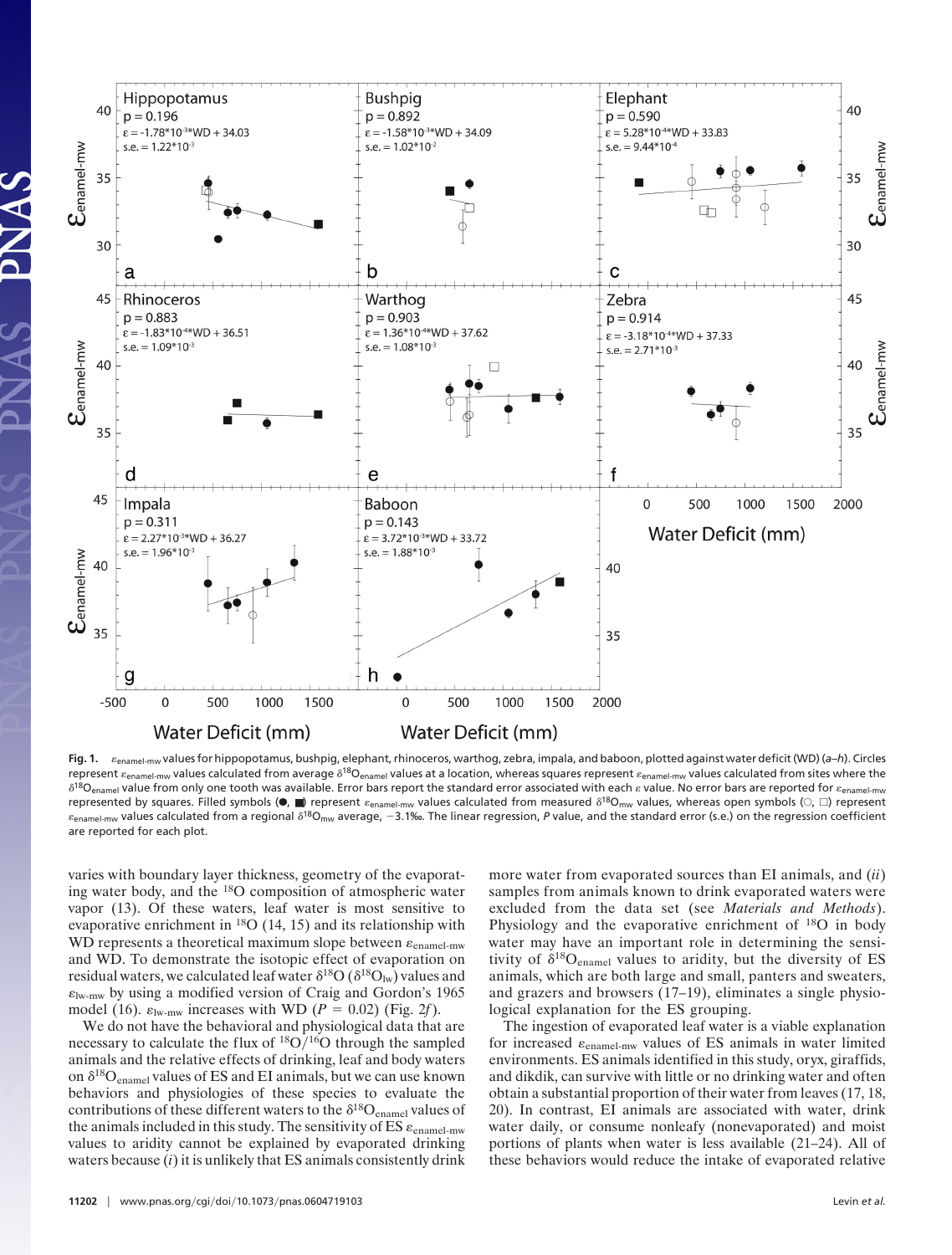

Fig. 2. *Liferamel-mw values (a–e)* for giraffids, oryx, dikdik, Grant's gazelle, and buffalo, and  $\varepsilon_{\rm low-mw}$  values (*f*), plotted against water deficit.  $\varepsilon_{\rm low-mw}$  values are only plotted for sites where  $\delta^{18}$ O<sub>mw</sub> and RH data are available. Symbols are the same as Fig. 1. The linear regression, P value, and the standard error (s.e.) on the regression coefficient are reported for each plot.

to unevaporated waters. The proximity to water sources, large body size, skin that adsorbs water and mud, and wallowing behaviors of many EI animals may provide additional explanations for the isotopic buffering of EI animals from increased aridity (23, 25).

A combination of variables that affect the 18O evaporative enrichment of both leaf and body water is likely responsible for the ES and EI groupings. Fortunately, a specific mechanism for the groupings is not needed to develop  $\delta^{18}\text{O}_\text{channel}$  values as indicators of aridity. The consistent slope for the ES  $\varepsilon_{\text{channel-mw}}$ -WD regressions reflects a general relationship between evaporated waters and aridity that can be used to estimate aridity from  $\delta^{18}O_{\text{channel}}$  values.

**Aridity Index.**  $\delta^{18}O_{\text{channel}}$  values of ES taxa track evaporative enrichment with respect to source water, whereas  $\delta^{18}O_{\text{channel}}$ values of EI taxa track the 18O composition of source water. The enrichment between  $\delta^{18}O_{\text{enamel}}$  values from ES and EI animals  $(\epsilon_{ES-EI})$  represents the degree of <sup>18</sup>O enrichment between leaf or body water and meteoric water ( $\varepsilon_{\text{lw-mw}}$  or  $\varepsilon_{\text{bw-mw}}$ ), which increases with aridity. Integrating two isotopic records to develop a proxy for aridity that controls for the isotopic composition of meteoric water is not a new concept; Cormie *et al.* (6) estimated RH by comparing bone collagen  $\delta\bar{D}$  and  $\delta^{18}O$  values of bone collagen. Here, we modify the concept for application to  $\delta^{18}O_{\text{channel}}$ values.

When  $\delta^{18}O_{\text{channel}}$  values of ES animals are pooled, the isotopic enrichment between ES and EI  $\delta^{18}O_{\text{channel}}$  values ( $\varepsilon_{\text{ES-EI}}$ ) varies significantly with WD for most EI animals such as hippopotamus, elephant/rhinoceros (pooled), and warthogs (P values  $(0.02)$  (Figs. 3 *a*-*c*). The linear regression between  $\varepsilon_{ES-EI}$  and WD is insignificant (*P* value  $= 0.2$ ) for zebra, which may be explained by few  $\varepsilon_{ES-EI}$  data points that lie within a small WD range. Among the significant WD- $\varepsilon_{ES-EI}$  regressions, the slopes do not significantly differ from each other ( $\overline{P} > 0.1$ ,  $F$  test), nor do they differ significantly from the slopes of regressions between WD and  $\varepsilon_{\text{ES-mw}}$  or  $\varepsilon_{\text{lw-mw}}$   $(P>0.1, F \text{ test})$ . We propose that the pooled or common slope of the WD- $\varepsilon_{ES-EI}$  regressions, 5.01E-03 (SE, 1.98E-03), is an aridity index that can be used to compare water deficit values within modern or fossil ecosystems. Application of the aridity index to the fossil record requires attention to the following three issues: identification of ES and EI taxa, sample size, and geologic context.

- 1. Identification of ES and EI species in the fossil record should be guided by behavioral information, morphology, carbon isotopic data, water dependency, and the ES–EI status of animals in modern analog systems. ES or EI status can be confirmed by using  $\delta^{18}O_{\text{enamel}}$  values themselves:  $\varepsilon_{\text{ES-EI}}$ changes between sites that differ in water deficit, whereas  $\varepsilon_{\rm EI-EI}$  and  $\varepsilon_{\rm ES-ES}$  do not.
- 2. Minimum sample size required for the aridity index is determined by a power analysis [significance  $(\alpha) = 0.05$ , power level  $(1 - \beta) = 0.2$ , two-tailed test], wherein 10 samples are needed to determine a difference of 1.5‰ between populations of  $\delta^{18}O_{\text{channel}}$  values with a standard deviation of 1.3‰, which is the average standard deviation of  $\delta^{18}O_{\text{channel}}$  values for samples size  $>$ 10. For the aridity index, this means that 10 ES and 10 EI specimens at one site are needed to determine water deficit values within 140 mm (using an aridity index slope of 5.01E-03 and determining the error for  $\varepsilon_{ES-EI}$  by propagating the standard errors on mean  $\delta^{18}O_{\text{channel}}$  values). Fewer samples are needed if less precision is acceptable. Clementz and Koch (26) calculated a similar sample size necessary to determine differences of 1‰ between mean  $\delta^{18}O_{\text{channel}}$  values of terrestrial animals, also using a power analysis.
- 3. Establishing proper geological context is critical for application of the aridity index.  $\varepsilon_{ES-EI}$  must be calculated from fossil teeth found within well constrained time intervals, preferably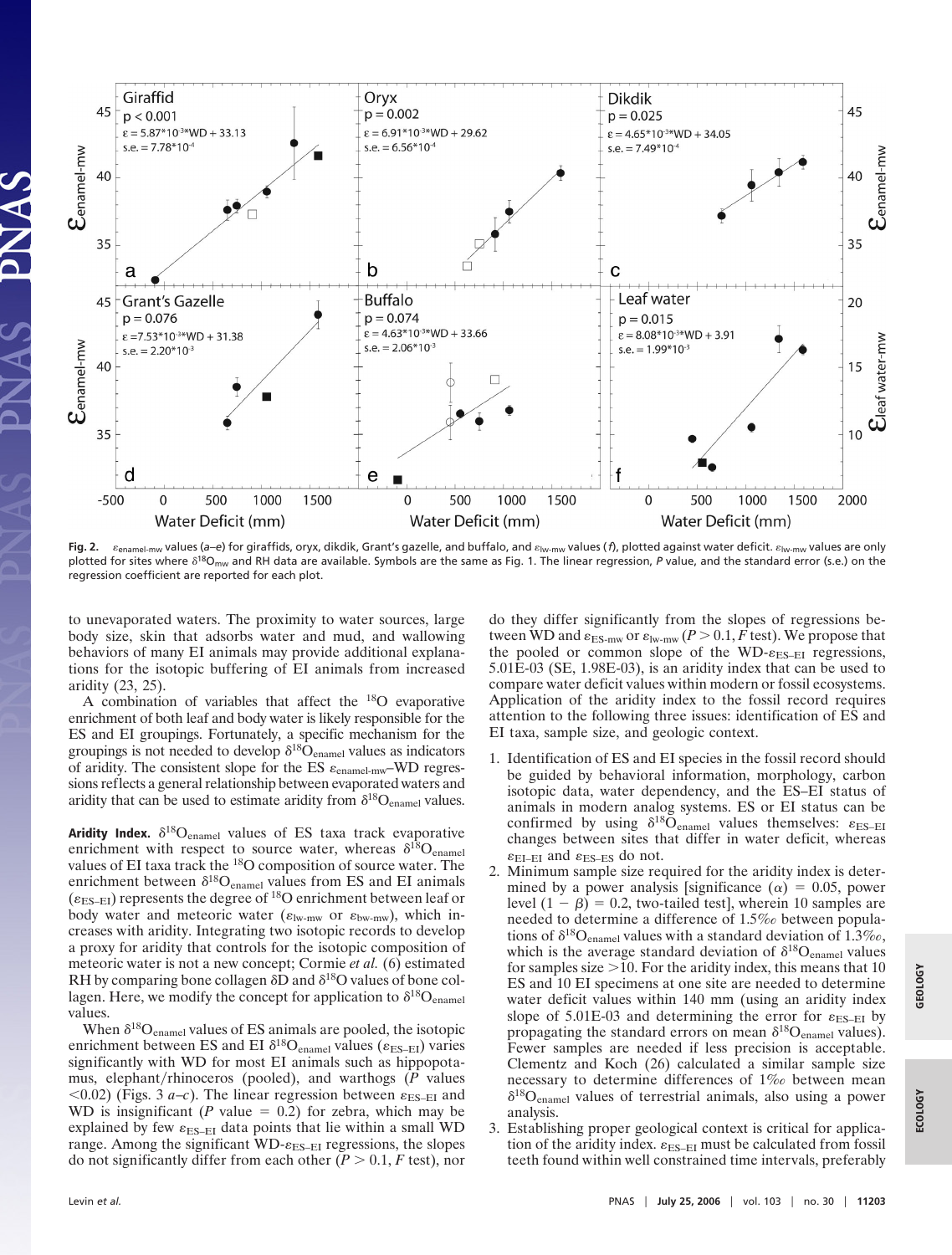

Fig. 3. The isotopic enrichment ( $\varepsilon$ ) between ES  $\delta^{18}O_{\text{enamel}}$  values (averaged values of all ES specimens at each site) and  $\delta^{18}O_{\text{enamel}}$  values of hippopotamus (a), elephant/rhinoceros (b), warthog (c), and meteoric water (*d*) is plotted with water deficit. ES and EI taxa are grouped based on ANOVA results presented in text. Linear regressions, *P* values, and the standard error (s.e.) on the regression coefficient are reported for each plot. Error bars represent the standard error associated with each  $\varepsilon$  value.

within one sedimentological stratum or well correlated unit. To reduce the possibility that animals accessed evaporated surface waters, fossils from lacustrine sediments should be avoided unless it can be demonstrated that the lake water was not enriched in 18O relative to meteoric water.

With the above criteria met, the aridity index can be used to convert differences in  $\varepsilon_{ES-EI}$  between sites to differences in WD. The use of  $\varepsilon_{ES-EI}$  and not absolute  $\delta^{18}O_{\text{channel}}$  values eliminates the need to know taxon-specific fractionation factors between environmental water and body water  $\delta^{18}$ O values, and it controls for changes in  $\delta^{18}O_{mw}$  values that are independent of aridity.

#### **Conclusion**

The empirical relationships presented here lay the foundation for a simple approach that relates  $\delta^{18}O_{\text{channel}}$  values to aridity when it is not practical to model the flux of  $\rm{^{18}O/^{16}O}$  through an animal. The aridity index is a general relationship between aridity and  $\delta^{18}O_{\text{channel}}$  values that is built on the distinction between ES and EI animals, wherein ES  $\delta^{18}O_{\text{enamel}}$  values track evaporation of leaf or body water and EI  $\delta^{18}O_{\text{channel}}$  values track the 18O composition of meteoric water (drinking, stem, and root water). The isotopic enrichment between  $\delta^{18}O_{\text{channel}}$  values of ES and EI animals,  $\varepsilon_{ES-EI}$ , increases linearly with water deficit along a consistent slope, the aridity index, which can be used to calculate relative differences in water deficit through time or across space. The development of the aridity index with data from modern eastern African mammals makes the aridity index most immediately applicable to East African paleoenvironments, where aridity is considered to have influenced human evolution (27). However, the ES–EI distinction is a broadly applicable concept that can be used to evaluate animal water-use strategies in terrestrial systems where the 18O composition of bioapatite is unaltered.

#### **Materials and Methods**

In the past 10 years, modern mammal teeth from animals living within the past 45 years have been sampled from museum collections and field locations across eastern Africa for stable isotopic analysis. For this study, a subset of the larger tooth enamel isotopic data set (493 teeth of 1,000) was used to place better control on water sources accessed by animals (Table 2, which is published as supporting information on the PNAS web site). Tooth enamel  $\delta^{18}O( \delta^{18}O_{\text{channel}})$  values were only included in this subset if they were from animals with  $^{18}O_{\text{channel}}$  results from four or more locations. Of these animals, <sup>18</sup>O<sub>enamel</sub> data were excluded if (*i*) they were from locations with large isotopic gradients (e.g., mountainous regions) or (*ii*) they were from animals known to drink evaporated water enriched in 18O with respect to local meteoric water.

Waters used to approximate  $\delta^{18}O_{mw}$  values were sampled from sources with little evaporation (e.g., rivers with small catchments, springs, and shallow wells). Environmental aridity is characterized in terms of WD, the difference between potential evapotranspiration (PET) and mean annual precipitation (MAP), (WD  $=$  PET  $-$ MAP) using available data from references (28–31) and from N. Georgiadis (personal communication). PET was calculated from mean annual temperature and latitude (32).

Enamel was separated from dentine and powdered with a diamond or carbide bit following the long-axis of the tooth. Where multiple samples from each tooth were taken, the average value was used and considered as one sample. Enamel powders were pretreated by standard procedures in preparation for stable isotope analysis of the carbonate component of tooth enamel (33, 34). Waters were prepared for isotopic analysis by equilibration with  $CO<sub>2</sub>$ . Isotope ratios were measured on a Finnigan MAT 252 mass spectrometer at Stable Isotope Ratio Facility for Environmental Research, University of Utah. All isotopic ratios